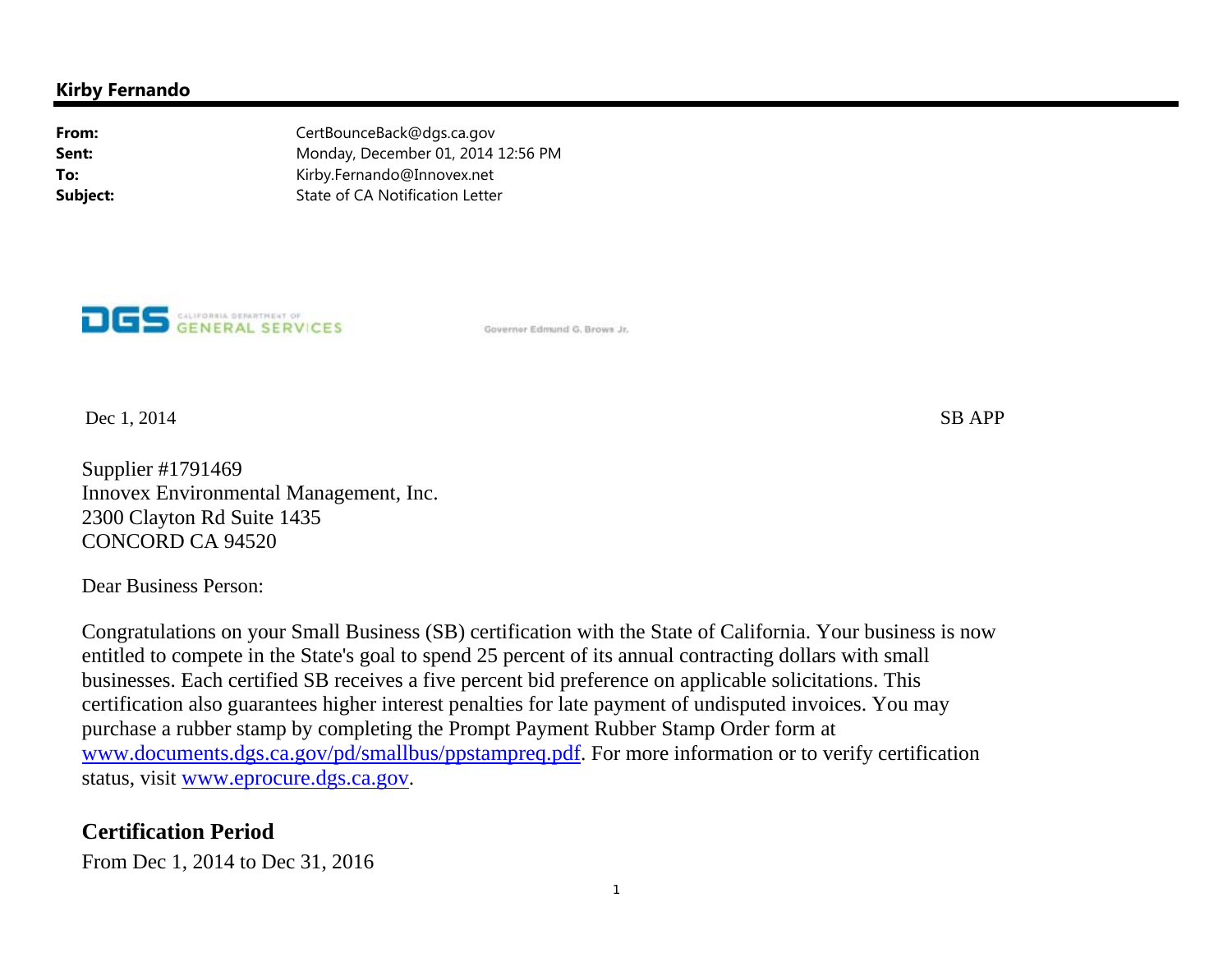### **Business Types**

**Construction** Service

## **Conflict of Interest for Current and Former State Employees**

*Prior to contract award, agencies will assure the vendor is in compliance with Public Contract Code, Section 10410 et seq. addressing conflict of interest for State employees or former employees.*

#### **Annual Submission Requirement**

Submit copies of the ENTIRE federal tax return to the Office of Small Business and DVBE Services (OSDS). If you have been granted a tax filing extension with the Internal Revenue Service, submit a copy of the extension form and annual financial statements; then, submit a copy of the tax return once filed. If you have employees, include the California Employment Development Department's "Quarterly Contribution Return and Report of Wages (Continuation)" (Form DE9C). If you have out-of-state employees, submit the employee documentation comparable to Form DE9C. These annual submissions also apply to all affiliated businesses.

# **Maintaining Your Online Certified Firm Profile**

Visit www.eprocure.dgs.ca.gov/default.htm to update your certification profile. You may report changes to the following: mailing and principal office address; contact information; keywords and service areas; United Nations Standard Products and Services Codes, North American Industry Classification System (applicable only to Manufacturers). This certification may be impacted if you update information beyond the aforementioned. To report changes by mail, complete a "Certification Information Change" form located at www.documents.dgs.ca.gov/pd/smallbus/certchange.pdf.

## **Certification Renewal**

Please complete an online application at www.eprocure.dgs.ca.gov 90 days prior to the expiration date whether or not you receive a renewal notice. If you hold dual certifications, SB and DVBE certifications, you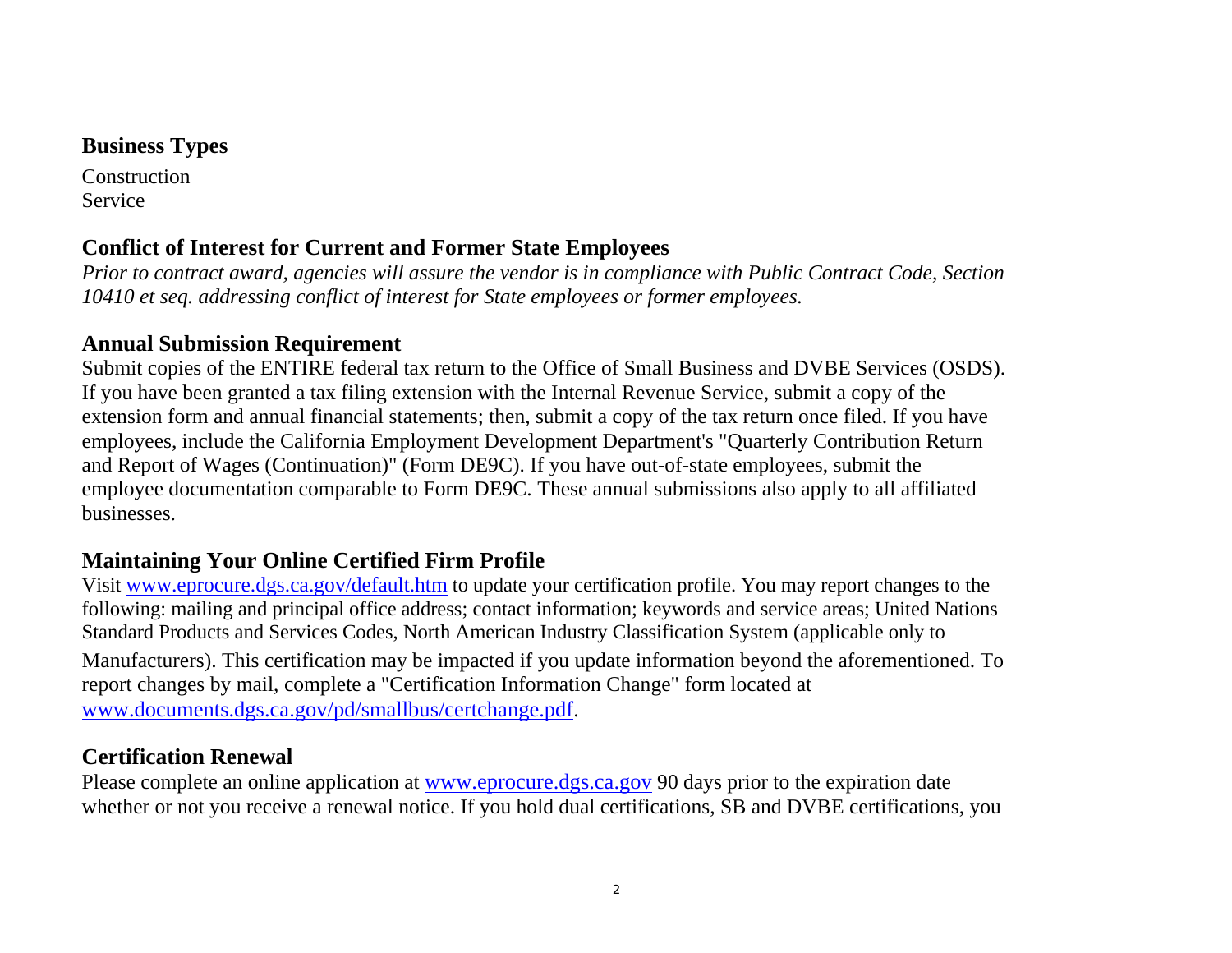must renew both certifications at the same time. Please contact us at 800.559.5529, 916.375.4940 or by email at OSDSHelp@dgs.ca.gov if you have any questions.

Sincerely,

Office of Small Business and DVBE Services

PROCUREMENT DIVISION - Small Business & DVBE Services | *State of California |State Consumer Services Agency 707 3rd Street, 1st Floor, Room 400 | West Sacramento, CA 95605 | t 916.375.4940 f 916.375.4950*